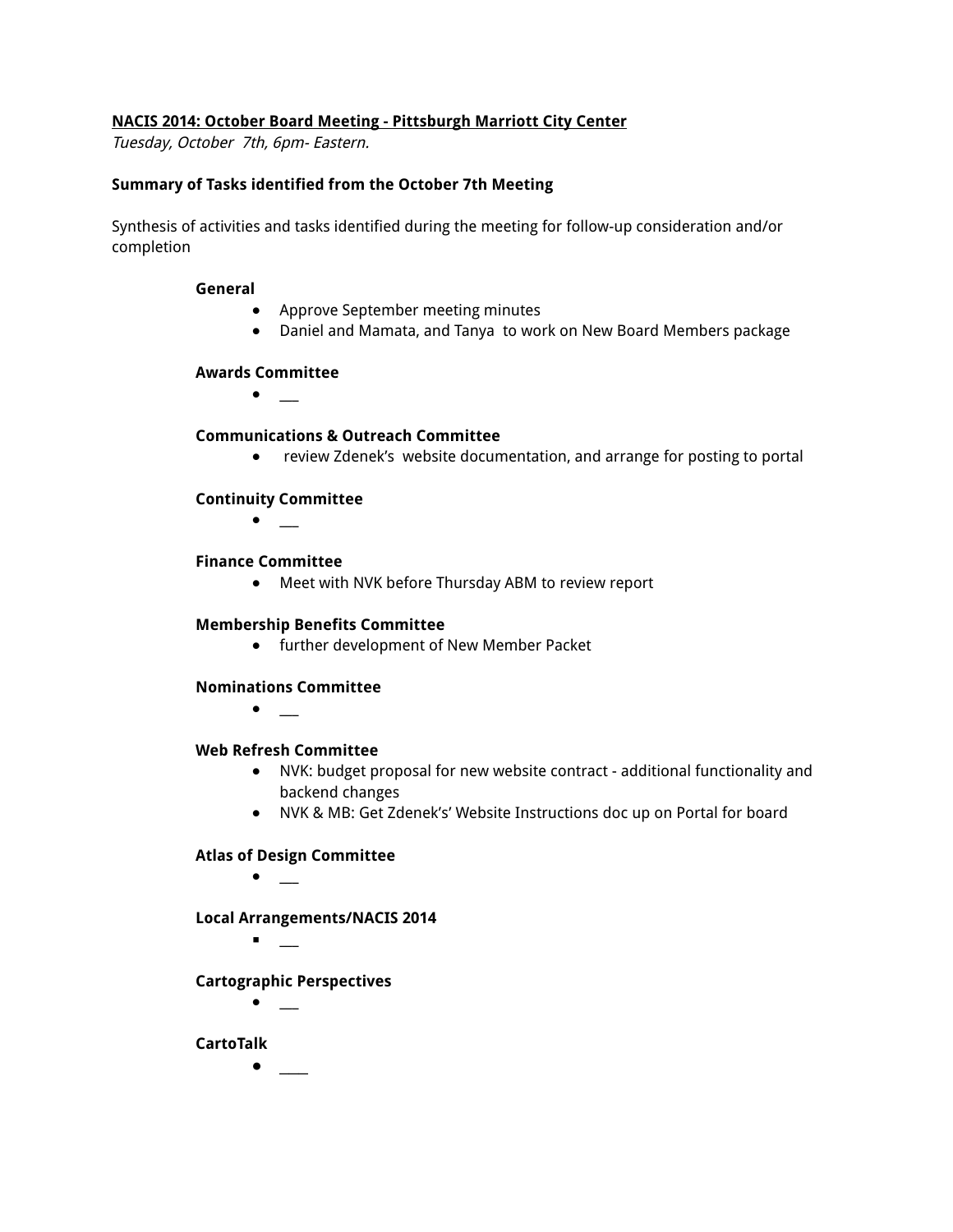# **Board Composition:**

#### **Executive Leadership**

Lou Cross | Executive Director-Annual Meeting Operators (will step down 10/2014) Tanya Buckingham | Executive Director-Annual Meeting Operations (term expires 1/2016) Susan Peschel | Business Operations (untermed) Daniel Huffman | Executive Director-Operations (term expires 1/2019)

#### **Officers**

Neil Allen | Past President (term expires 10/2014) (regrets) Nathaniel Kelso | President (term expires 10/2014) Alex Tait | Vice President & Program Chair Pittsburgh (term expires 10/2014) Amy Griffin | VP-Elect (term expires 10/2014) Jenny Marie Johnson | Treasurer (term expires 10/2014) Eliana Macdonald | Secretary (term expires 10/2015) (regrets)

#### **Board of Directors (returning)**

Martha Bostwick (term expires 10/2014) Leo Dillon (term expires 10/2014) Alethea Steingisser (term expires 10/2014)

#### **Board of Directors (newly elected)**

Elaine Guidero | Student Board Member (term expires 10/2014) Mamata Akella (term expires 10/2015) Maggie Smith (term expires 10/2015) Andy Woodruff (term expires 10/2015)

#### **Ex-officio Members**

Patrick Kennelly | Editor of Cartographic Perspectives Hans van der Maarel | Editor of CartoTalk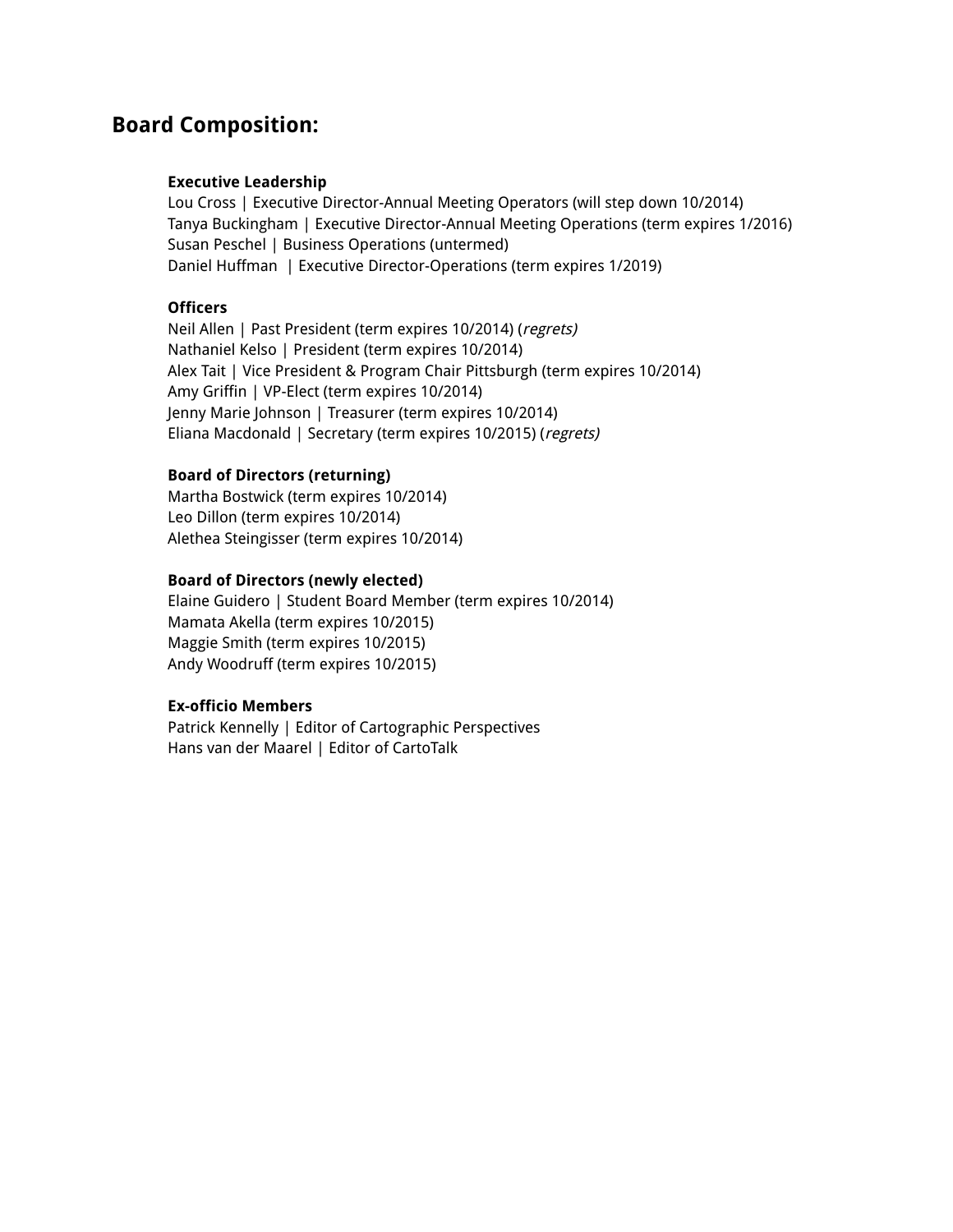#### **Meeting opened at 6:29 pm Eastern**

- Minutes Recorded by Martha Bostwick
- Agenda

#### **Welcome | Nathaniel**

#### **Annual Review | Nathaniel**

- busy year
- relaunched nacis.org, back end systems, new payment gateway, etc. payment
- finally made it through the monumental task successfully
- more revisions needed, NVK will take the lead on moving these forward with contractor

#### **Secretary transition | Nathaniel**

- Eliana now in Costa Rica, unable to continue with the 2nd year of her term
- Martha has offered to step in, but we do need to vote her in.
- It will just be a 1-year commitment to fill in the last of Eliana's term
- JMJ pointed out that this doesn't preclude Martha from running again if she wishes.
- Motion to approve by Leo. 2nd by Alethea. All Aye, no Nay. Approved.
- Nathaniel wants to work with Alex to get meeting minute approval more efficient.

#### **Minutes Approval | Martha & Nathaniel**

- Decided we are not ready to approve minutes from last meeting: September 2014.
- NVK: Please look over minutes and we'll table approving them until Friday's Board meeting.

#### **nacis.org | Nathaniel**

-NVK: Site is live, good traffic. Registration is working well, few issues. Some bookkeeping issues that needed to be resolved with Susan - they are working through it. Refunds easy, add & remove booking details went well.

-general consensus is registration was better

-Member modifiable bookings wasn't possible, required admin modification

- NVK looking into this for next year
- -Alethea: heard comments that site was slow

-Daniel: agreed - he also has some students had issues getting credit cards to be accepted.

-NVK: different deadlines for various things, countdown counters were wonky, and need to be corrected for next year

-Alethea: suggested a deadline summary page? NVK suggested the

http://nacis.org/annual-meeting/current-meeting/participate/ page is a good summary of this, should be expanded.

-Lou: promo codes - glitch happened with his promo code and the discount rate for non-members (as per DH: Glitch was that you couldn't use <sup>a</sup> promo code and register as <sup>a</sup> member. Had to register at non-member (\$100 more) rate, so promo codes weren't quite set high enough in value to totally offset the cost of registering.) NVK: used affiliate codes for some people as 'promos' . It was hard to track "who" the promo was for, when it wasn't used for affiliate discounts.

-Lou: overall process and aesthetic was great compared to what we had before. Much value added for members. Will the new website be featured at Thursday AGM?

-NVK: yes, he'll talk about it, and explain parts of the new site to audience

-NVK: website plan moving forward. Original contract was 2 phases with developer. Contractor has been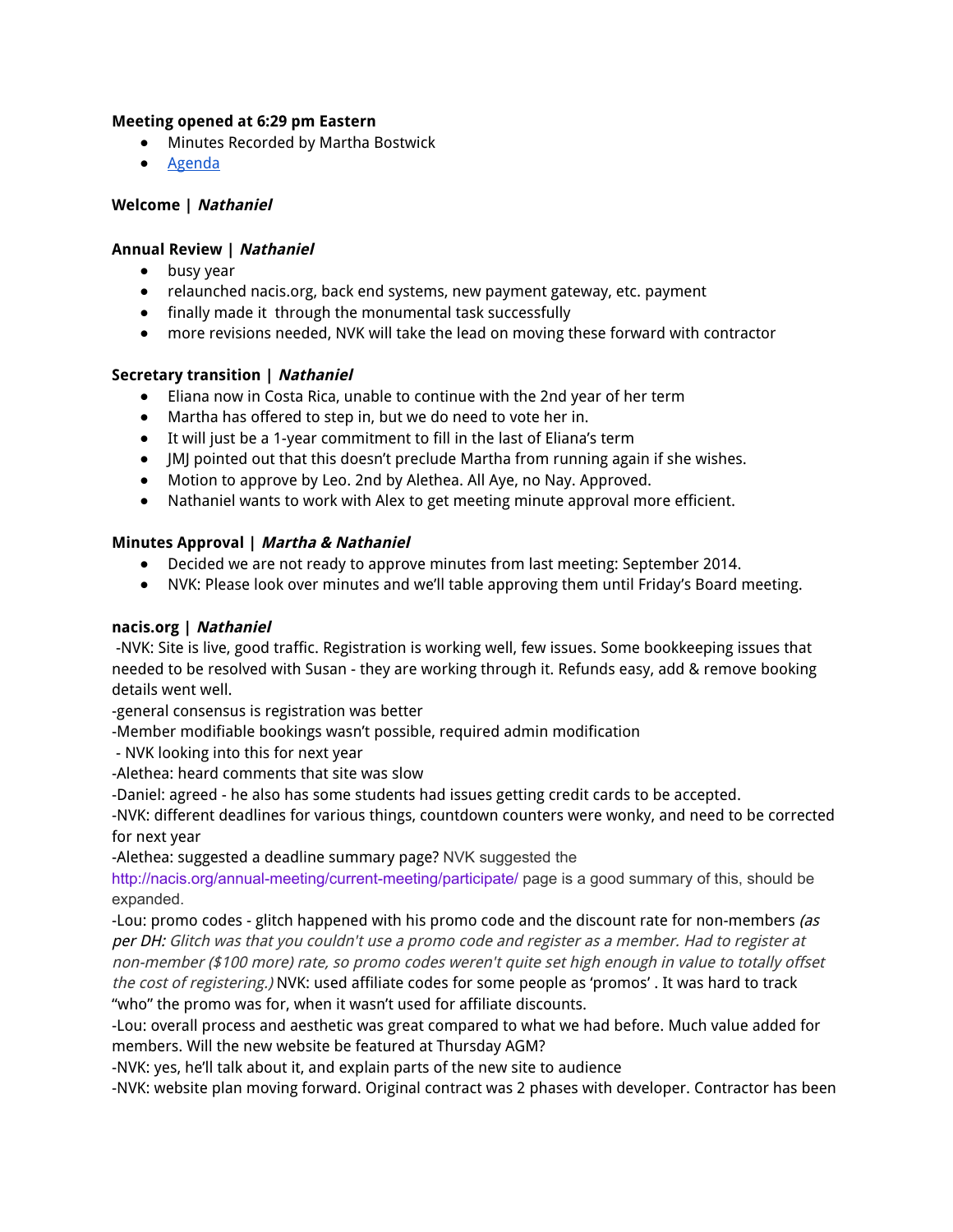paid, with understanding they are still fixing bugs this week. Additional changes being tracked, and a budget proposal will be made for an additional contract , mostly for backend changes to make registrations and conference management easier. Also adding some missing functionality, like CP ordering.

-Alex: moving forward, who will be working on this in the future, do we need plan for a committee to keep things going?

-NVK: Sam Matthews is web master, Zdenek prepared a doc with instructions as part of the initial contract. NVK will work with Sam and Amy on updates for next year, and with Susan on keeping track. Most work will fall to individual content owners (committee heads) and the webmaster. We are overall happy with the builders. They've been very responsive.

-NVK: website refresh committee is pretty much done, and should be replaced with the webmaster for ongoing maintenance.

-Tanya; does webmaster fall into Communications & Outreach committee? -Daniel: yes

-NVK: Manual will be sent out in meeting notes (link), and should get put on the Continuity Portal -Daniel: reminder that it is on committee heads, not Sam, for actual content.

# **Treasurer's report | Jenny**

-NVK had requested a preview of ABM report

-JMJ: We've got money, good shape

-JMJ: no new figures right now, hard to track money with new website.

-Susan: Numbers were weird, they are getting straightened out. She has to do a check & balance to make sure it's all okay.

-NVK: can he sit with JMJ and Susan before Thursday?

-JMJ: she doesn't usually talk about \$ from this year during the lunch meeting, she talks about money from previous year and this year's budget.

-NVK: We now have auto-renewal for memberships, big difference this year. Good uptick in renewals. Most are regular conference attendees. Moving forward we should get a good picture of membership with new system, now that's in place.

JMJ: How long should she talk? 5 min?

NVK: should be good. Meet with Alex and NVK to confirm schedule tonight.

NVK: Biggest task for him in regards to website is to work with JMJ and Susan to make sure system is working and accurate for accounting and auditing.

# **Election Results | Tanya**

-Tanya:

-Anthony VPE

-JMJ for Treasurer

-Alethea, Nat Case, Kristin Grady as General Board Members

-Lauren Tierney as Student Member

-very close run this year, 3 vote different between Kristin and Leo

# **Side discussion sprung off from election talk**

-Leo: Volunteered to chair Awards committee next year to keep someone with experience -Daniel: Can a non-board member chair a committee?

-Tanya: Not defined in the Constitution. Just need to have a Board member on the Committee.

-Alethea - willing to step up to help with Student Dynamic Mapping Competition next year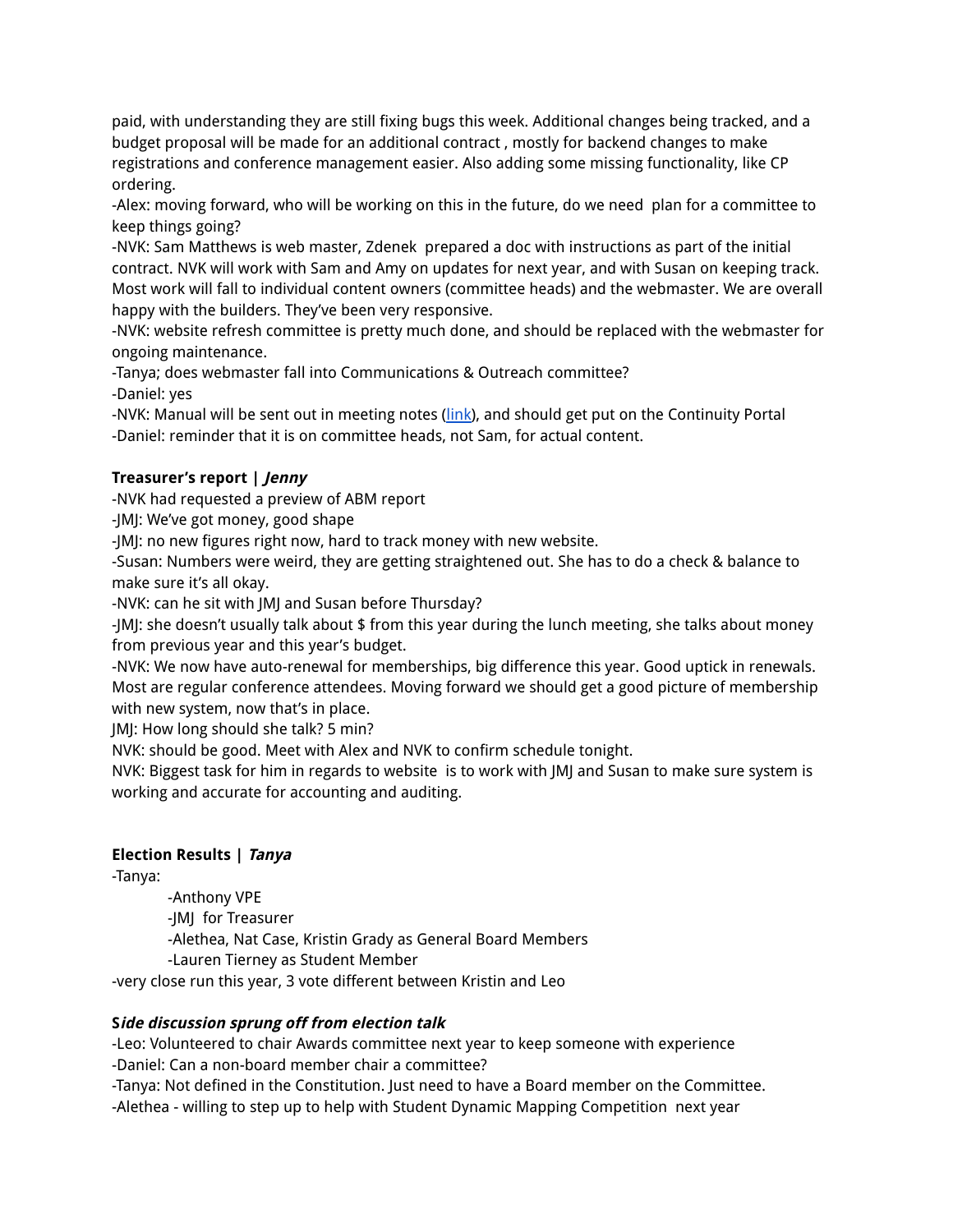-Tanya: creating the new board member packet - can someone pick up work on this, to help new members get acquainted with board? Daniel and Mamata volunteered. Tanya will also help, she has assembled some materials already.

-Alex: people ask how to help, what can we offer them to encourage participation and get people more involved?

-Daniel: also include 'How To Get People Involved'

-Alethea: might be a job for the new student board member? She's very well organized.

-Lou: A lot of focus is on board welcomes. Would also be great to have a Welcome to NACIS package. Something to give to people to tell them what they are getting from the organization and how to get involved. Somehow work new branding into it? 'Proud Member of NACIS' badges for websites, etc. -Alex: seems like it falls under membership committee. We should flesh out the new member package. Include a formal welcome message from President.

-NVK: SBM added a Get Involved section to website, flesh it out

-Daniel: Organize with webmaster

-Maggie: who approves that?

-Alex: bring it up at next meeting for board approval. Sam will set up technical stuff

-Mamata: New member email: what about renewals?

NVK: We have a different template in the admin.

-Alex: get a different version of that

-NVK: also should send email for lapsed members

-Amy: proposes that the Spring Board Meeting is weekend before AAG. Sat April 18. Milwaukee. -Alex: will add to agenda for Friday

# **Pittsburgh Meeting | Alex, Amy & Susan**

- Update on registration numbers: 286 for full registrations, and a lot of partials. Excellent!

-Alex: dealing with a few last minute things, 3 papers dropped since print program went to press. Will make announcements at Wed night event

-NVK: Field Trips: Warhol is gone, could have had 2 walking trips. Good idea, but who will organize it? Need someone interested in leading it? -NO (general consensus from all board members after chatter) -Susan: announce people can still go to Warhol and Wigle, it's just not organized.

-Lou: online thing? Yes, Sched. Alex happy with it, thinks it's great.

-Susan: What is IVvy? Alex: used for submission of abstracts. Painfully slow. Maybe not worth it for the cost? Susan: can we use Sched for everything? Alex: Maybe, yes.

Tanya: we liked the 'Welcome to NACIS' email that went out.

# -NACIS2014.sched.org is address

-Alethea - group photo? When? Alex: Thursday after business meeting in Courtyard? Announce during business meeting. Should have about 15min for photo.

-Alex: another email going out tonight with some notes, a link to Matthew Hampton's GIF -NVK: MapBox workshop full?

-Alex: WebMaps! workshop asked for additional registrations, caps got adjusted to keep workshops manageable. 30 should be fine.

-Daniel: will this be automated next year? shutting down or cancelling?

-NVK: It needs work. On list as a top fix. Auto-shutdown for full events.

-NVK: Banquet orders reviewed today with hotel staff. Hotel seems really competent. Lots of space.

-NVK: 156 PCD, GDCD at 18, 126 for NNO

-NVK: Blue Line Grille for NACIS Night Out is 1 block, really easy to get to. 4th floor of a bar. Neat space.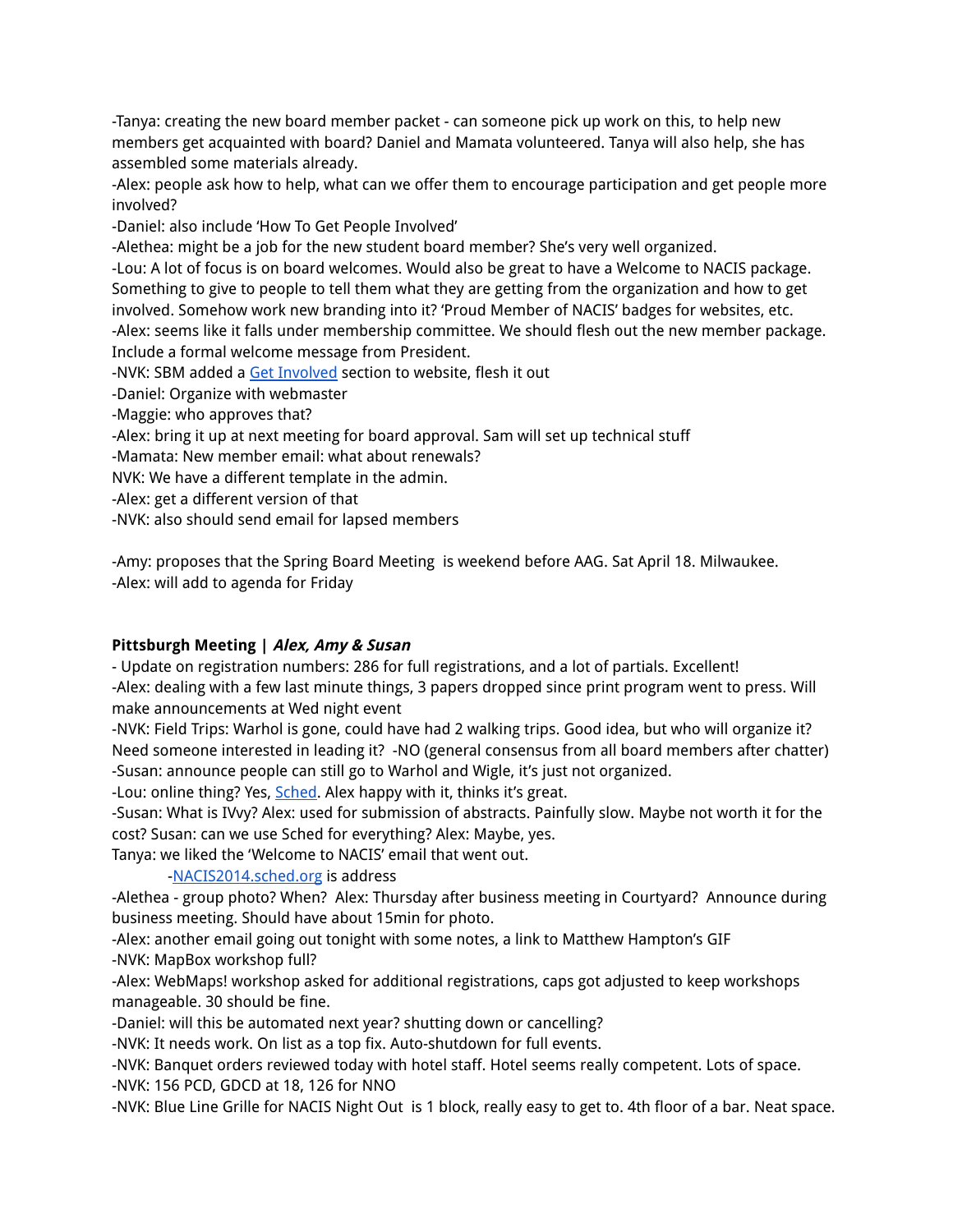Buffet on one side and band on another. Sliding glass doors to nice verandah area. We had comments that the NNO needed to be amped up a little, this should fulfill the issue!

-Alex: looking good for session chairs, all looks good.

-NVK: will be doing AV set-up. Let him know of problems. Find NVK or Alex. Jake Coolidge helping too. -Alex: Friday lunch - if continuing on board you need to give menu order. Meeting in 3 Rivers room same as tonight.

-Tanya: we have an app we can use to get in touch with hotel staff

# **CP Update | Patrick**

-PK: another issue coming out within the month, then a special issue coming out by end of year.

-Daniel: that will be 4 released this calendar year.!!

-NVK: successful at recruiting content?

PK: yes, coming good

PK: Daniel got DOI numbers this year, good thing, things progressing on backside

-JMJ: are we trying to catch up?

-PK: yes

-Daniel: goal is to get a 2014 issue coming out in 2014

-(Anonymous/Unknown): can't we cut losses and just jump issue numbers?

-JMJ: clarifies that no we can't. We have to fulfill the obligation to members who have already paid money for certain issues. We told members they would be getting those issues.

-PK: page view stats coming on Friday.

-NVK: Good CP board participation? Yes.

# **Other business**

- a. group photo shoot? see above in Pittsburgh Meeting section
- b. swag distribution? -Leo: lots should be coming, lots arriving tomorrow. needs to find Abe to for PLCD. Will divide up for Wed, Banquet, and Geopardy.
- c. coordination of on-line meeting tools

-Alex: need to review IVvy and Sched. IVvy too clunky, Sched good, but missing a couple of things. They will be looking around for next year. Ask members what they think of Sched as the meeting progresses.

-NVK: Any feedback on tooling is good, and needed new functionality should be scoped within next month.

-NVK: talk more on Friday, after we've asked around.

d. Mamata: t-shirts and stickers.

-stickers on table for people to help themselves

-thanks to Tanya and Leo for help on t-shirts

-T-shirts on sale tomorrow at registration table. Encourage cash.

- -48 mens and 48 womens of assorted sizes
- -profits go to student grants

-should be have a diff price for credit cards?

General Consensus: Seems like a lot of hassle, not worth it.

-Daniel: when will they be sold?

-Leo: during registration

-Daniel: should they buy during busy period?

Alex: first announcement is Wed night, sell them Wed if Susan doesn't mind. Go out mid-day